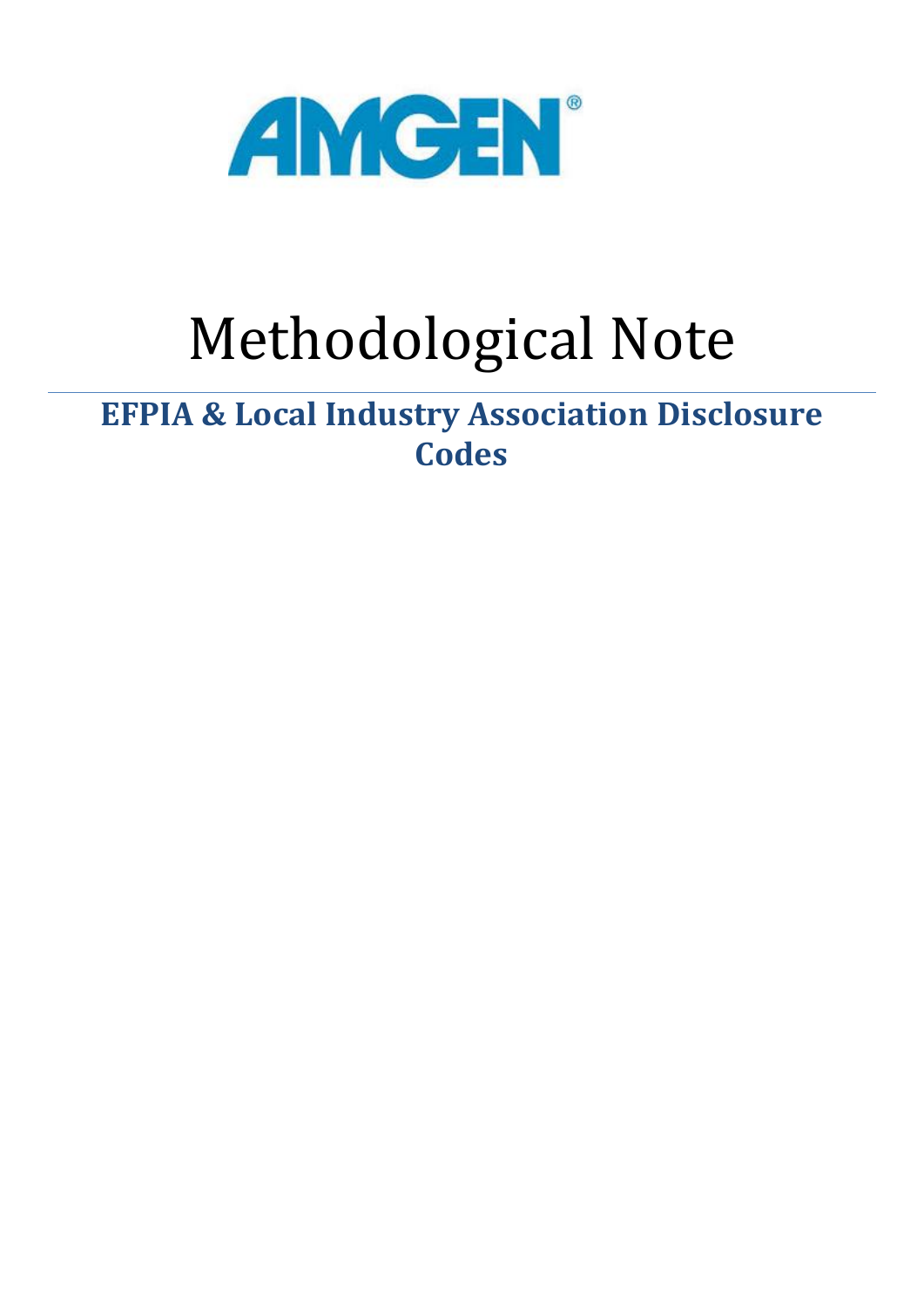## <span id="page-1-0"></span>**TABLE OF CONTENTS**

| 1.0 |              |                                                                                  |  |  |  |  |
|-----|--------------|----------------------------------------------------------------------------------|--|--|--|--|
| 2.0 |              |                                                                                  |  |  |  |  |
| 3.0 |              |                                                                                  |  |  |  |  |
| 4.0 |              |                                                                                  |  |  |  |  |
|     | 4.1          |                                                                                  |  |  |  |  |
|     | 4.1.1        |                                                                                  |  |  |  |  |
|     | 4.1.2        |                                                                                  |  |  |  |  |
|     | 4.1.3        |                                                                                  |  |  |  |  |
|     | 4.1.4        |                                                                                  |  |  |  |  |
|     | 4.1.5        |                                                                                  |  |  |  |  |
|     | 4.1.6        |                                                                                  |  |  |  |  |
|     | 4.2          |                                                                                  |  |  |  |  |
|     | 4.2.1        |                                                                                  |  |  |  |  |
|     | 4.2.2        |                                                                                  |  |  |  |  |
|     | 4.2.3        | PAYMENTS / TRANSFERS OF VALUE MADE BY 3RD PARTIES ON BEHALF OF AMGEN  6          |  |  |  |  |
|     | 4.2.4        |                                                                                  |  |  |  |  |
|     | 4.2.5        |                                                                                  |  |  |  |  |
|     | 4.2.6        | HEALTHCARE PROFESSIONALS WHO OPERATE THROUGH THEIR OWN OR THIRD PARTY COMPANIES6 |  |  |  |  |
|     | 4.2.7        |                                                                                  |  |  |  |  |
| 5.0 |              |                                                                                  |  |  |  |  |
|     | 5.1.1        |                                                                                  |  |  |  |  |
|     | 5.1.2        |                                                                                  |  |  |  |  |
|     | 5.1.3        | SPONSORSHIP AGREEMENTS WITH HCOs / THIRD PARTIES APPOINTED BY HCOS TO MANAGE AN  |  |  |  |  |
|     | <b>EVENT</b> |                                                                                  |  |  |  |  |
|     | 5.1.4        |                                                                                  |  |  |  |  |
|     | 5.1.5        |                                                                                  |  |  |  |  |
| 6.0 |              |                                                                                  |  |  |  |  |
|     | 6.1.1        |                                                                                  |  |  |  |  |
|     | 6.1.2        |                                                                                  |  |  |  |  |
|     | 6.1.3        |                                                                                  |  |  |  |  |
|     | 6.1.4        |                                                                                  |  |  |  |  |
| 7.0 |              |                                                                                  |  |  |  |  |
|     | 7.1          |                                                                                  |  |  |  |  |
|     | 7.2          |                                                                                  |  |  |  |  |
|     | 7.2.1        |                                                                                  |  |  |  |  |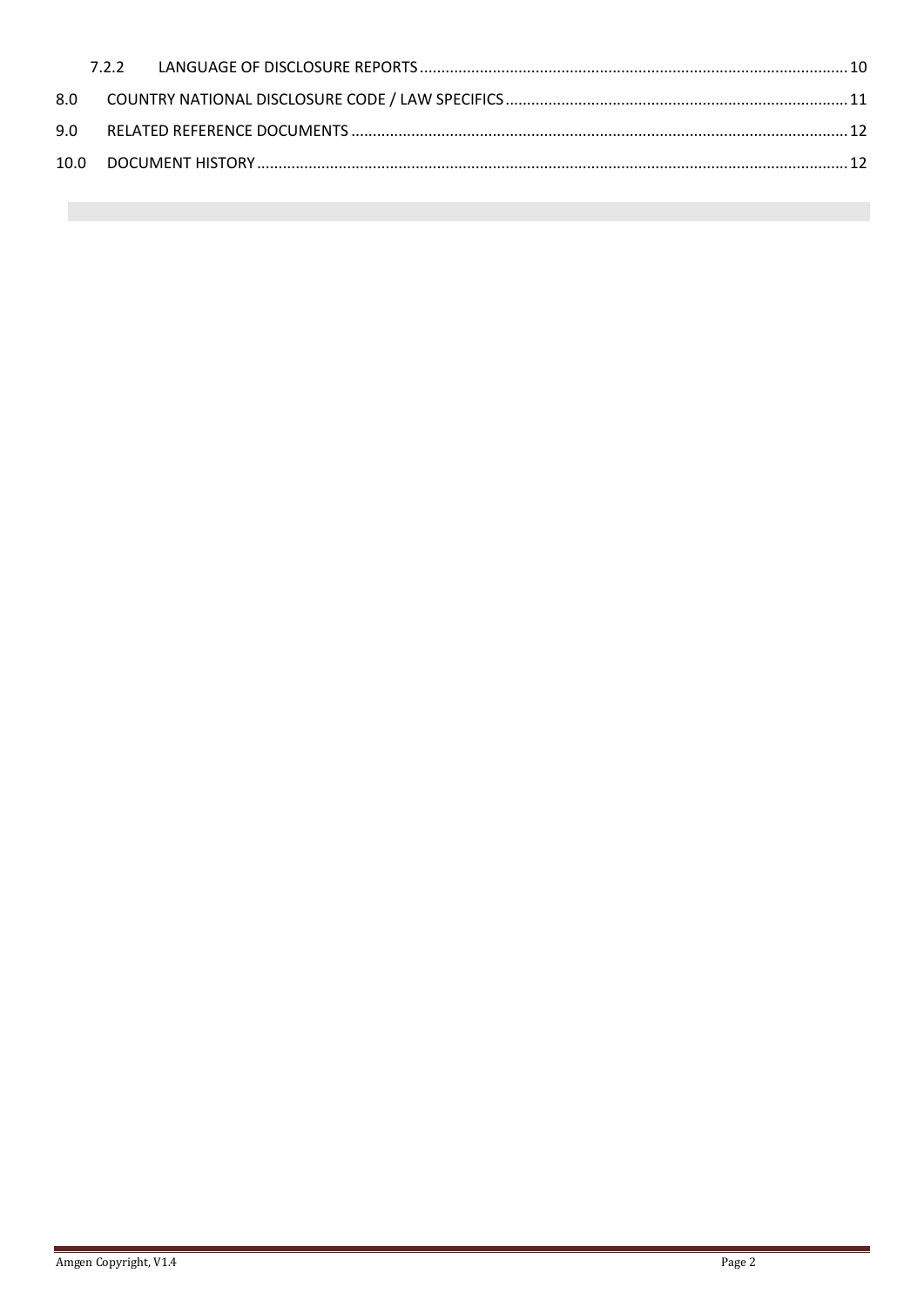#### <span id="page-3-0"></span>**1.0 INTRODUCTION**

Amgen is committed to transparent interactions with Healthcare Professionals (HCPs) and Healthcare Organizations (HCOs). Our interactions take place through collaboration during early scientific research, clinical trials, medical and scientific education all of which are intended to advance patient care by bringing innovative medicines to patients.

HCPs and HCOs are the primary point of contact with patients, they offer expert knowledge on patients' behaviour and management of diseases. This plays a major role in informing Amgen's efforts to improve patient care and treatment options – which is essential to improving patient outcomes. We compensate HCPs and HCOs for the valuable insights and time they offer, we also provide funding for medical education either directly to HCPs, via HCOs or third party specialist providers.

Disclosing Transfers of Value (ToV) such as payments and other benefits e.g. travel and accommodation costs we make to HCPs and HCOs will enhance the public understanding of why interactions are necessary to improve patient care. The pharmaceutical industry associations in each EFPIA country have introduced a Disclosure Code or countries have implemented laws on disclosure, Amgen will comply with the Codes or laws applicable in each country we operate; conducting business with strong ethical principles and with the strictest integrity.

In line with the Disclosure Code or law requirements, Amgen will publicly disclose the ToV it makes to HCPs and HCOs.

In this document (hereafter 'Note') Amgen summarizes the methodologies used to prepare the disclosures and identify ToV.

#### <span id="page-3-1"></span>**2.0 SCOPE**

This Note applies to the  $33<sup>*</sup>$  countries<sup>1</sup> who are members of the European Federation of Pharmaceutical Industries & Associations (EFPIA) and Luxemburg where Amgen has interactions with Healthcare Professionals or Healthcare Organizations.

Amgen discloses any support provided to Patient Organizations in accordance with the EFPIA Code of Practice on Relationship Between Pharmaceutical Industry and Patient Organizations. Latest disclosure reports can be found here [Link.](http://wwwext.amgen.com/about/how-we-operate/policies-practices-and-disclosures/transparency-disclosures/donation-and-grant-recipients/)

Support provided by the Amgen Foundation<sup>2</sup> can be found here [Link.](http://wwwext.amgen.com/responsibility/amgen-foundation/)

1

<sup>&</sup>lt;sup>1</sup> Austria, Belgium, Bulgaria, Croatia, Cyprus, Czech Republic, Denmark, Estonia, Finland, France, Germany, Greece, Hungary, Italy, Ireland, Latvia, Lithuania, Malta, Norway, Poland, Portugal, Romania, Russia, Serbia, Slovakia, Slovenia, Spain, Sweden, Switzerland, The Netherlands, Turkey, Ukraine and UK

 $<sup>2</sup>$  The Amgen Foundation seeks to advance excellence in science education to inspire the next generation of innovators, and invest</sup> in strengthening communities where Amgen staff members live and work.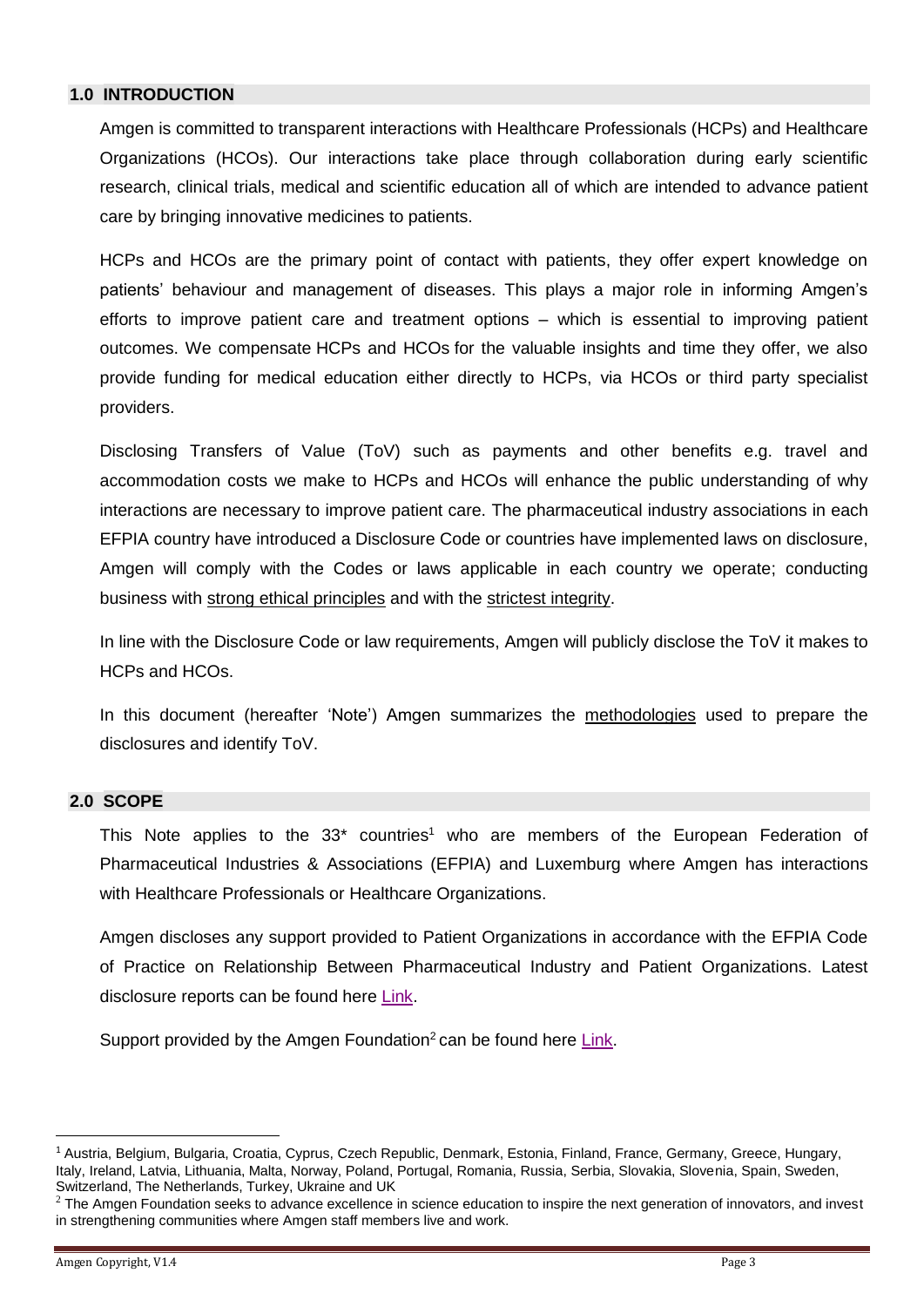#### <span id="page-4-0"></span>**3.0 DEFINITIONS**

[Link](https://www.efpia.eu/media/25837/efpia-disclosure-code.pdf) to the **EFPIA Disclosure Code** – Schedule 1 to learn more about the code, its definitions and the general reporting requirements.

#### <span id="page-4-1"></span>**4.0 DATA COLLECTION FOR DISCLOSURE & IDENTIFICATION OF RECIPIENTS**

#### <span id="page-4-2"></span>**4.1 HOW AMGEN COLLECTS AND PROCESSES DATA**

#### <span id="page-4-3"></span>4.1.1 DATA COLLECTION

Transfers of Value (ToV) to a HCP or HCO in an EFPIA country can be provided by any Amgen entity across the world.

Global and regional internal processes apply to interactions with HCPs and HCOs. These processes ensure interactions have a legitimate purpose and data is collected consistently, ensuring accuracy and capture of the required detail, regardless of the Amgen entity or the location of the interaction.

ToV can be provided:

- Directly by Amgen to HCPs and HCOs e.g. payments for services a HCP/HCO provides to Amgen, or
- Indirectly by  $3^{rd}$  Parties e.g. accommodation, travel or registration fees for HCPs to attend medical education events.

Contracts, with 3rd parties who provide any ToV to HCPs or HCOs on behalf of Amgen, mandate the collection of transparency related ToV with the required accuracy and detail; oversight is maintained by Amgen. In principle, meals and drinks do not fall within the scope of the transparency obligations and should not be disclosed, but when they are an integral or inseparable part of the ToV (e.g. included in the registration fee, hotel room rate) they will not be filtered out.

Note: Meals are reportable in a small number of EFPIA countries - based on national laws. Refer to the "NATIONAL DISCLOSURE CODE / LAW SPECIFICS" section for the countries where this applies.

Amgen will disclose ToV against the HCP or HCO with whom we have a contract and pay.

Transactions collected from different Amgen entities will be reviewed by the Amgen subsidiary / legal entity responsible for the disclosure. If Amgen has no legal entity in a particular EFPIA country, the Amgen entity with oversight of that country will conduct the data review and disclosure activities. Refer to the 'REPORTING' section for more information.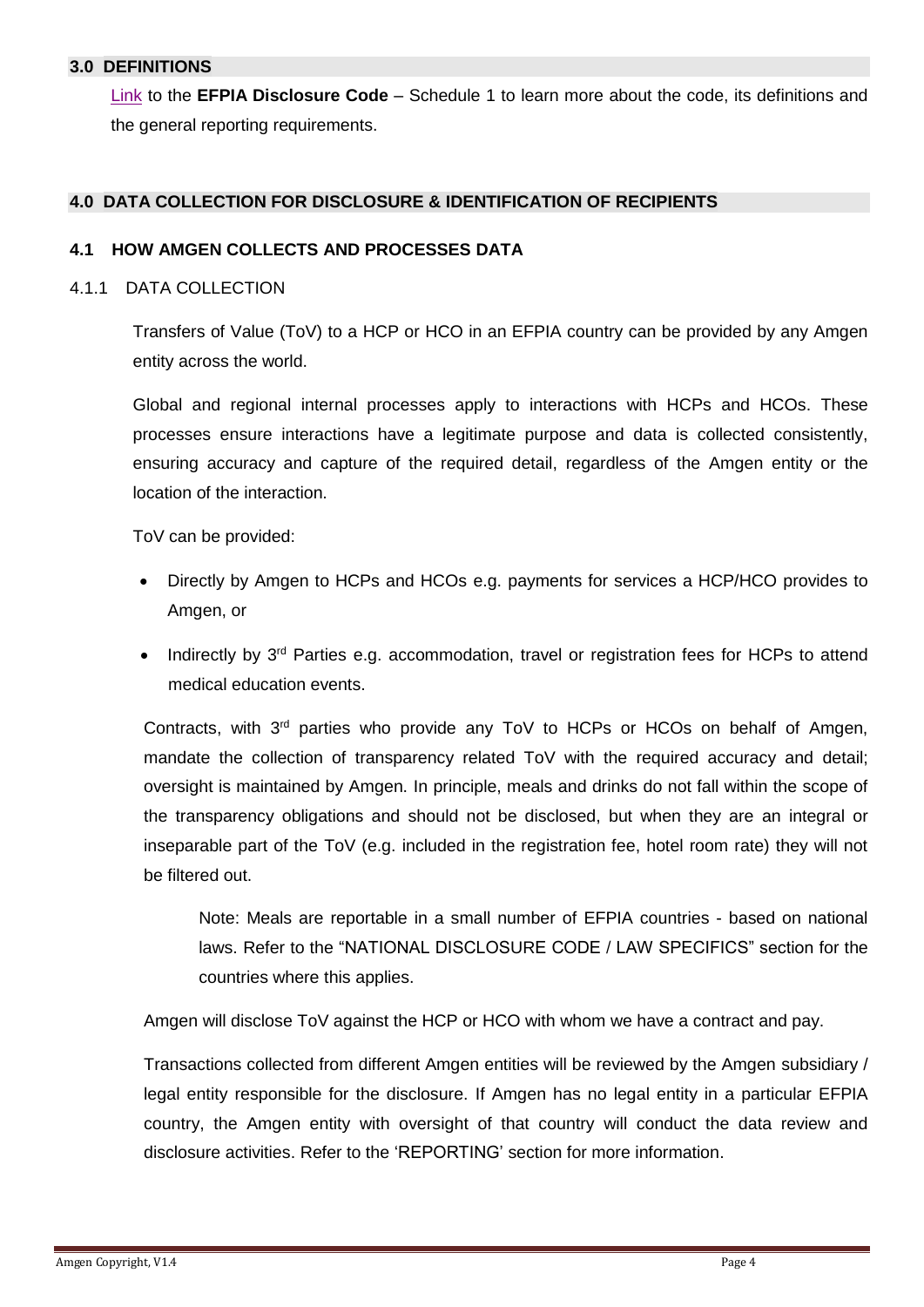#### <span id="page-5-0"></span>4.1.2 DATE USED FOR DATA COLLECTION

Direct payments made by Amgen, generated through our financial system, will use the date the transaction was paid as the date of collection of the ToV. This approach is applicable to single and multi year contracts which may result in multiple ToV.

In case of indirect payments (e.g. conferences where accommodation and/or travel is booked or registration fees are paid on behalf of HCPs or HCOs) all relevant expenses are collected from our 3<sup>rd</sup> Party Suppliers and imported into the Amgen data collection system. Preferably the conference or meeting date is captured as the date of collection of the ToV, where this is not possible the payment date of the ToV is used.

Amgen will collect ToV for services both provided and paid as of 1<sup>st</sup> January each year and will report within the first 6 months of the following year or earlier as required by specific countries. To meet reporting requirements Amgen will close data processing activities for ToV made in the previous year by the end of February. Any ToV processed after this date will be disclosed either by republishing the previous report or inclusion in the disclosure report of the following year.

#### <span id="page-5-1"></span>4.1.3 TAX

Amgen reports Transfers of Values as net, e.g. without value added tax or withholding tax – unless the Disclosure Code / Legal requirements of a country state differently or the collection of net values is not possible through Amgen financial systems. Refer to the 'NATIONAL DISCLOSURE CODE / LEGAL SPECIFICS' section for information on which countries differ from this approach.

#### <span id="page-5-2"></span>4.1.4 CURRENCY MANAGEMENT

Amgen collects transfers of value (ToV) in the original currency in which they were made. The national disclosure report shows ToV in the country's own currency. Exchange rates are based on the approved currency exchange rates used by Amgen's validated financial systems and procedures which are subject to external inspection by independent auditors.

#### <span id="page-5-3"></span>4.1.5 UNIQUE IDENTIFIERS

Unique Country Local Identifiers (numbers) are provided in those countries where the local code or law mandates, and where the applicable data privacy laws and regulations allow.

#### <span id="page-5-4"></span>4.1.6 IF PLANNED TRANSFER OF VALUE DOES NOT TAKE PLACE

Genuine last minute cancellations of travel or accommodation made on behalf of HCPs or HCOs may occur due to emergency situations. Expenditure associated with such cancellations or unrecoverable spend is not attributed to the named HCP or HCO as no ToV took place.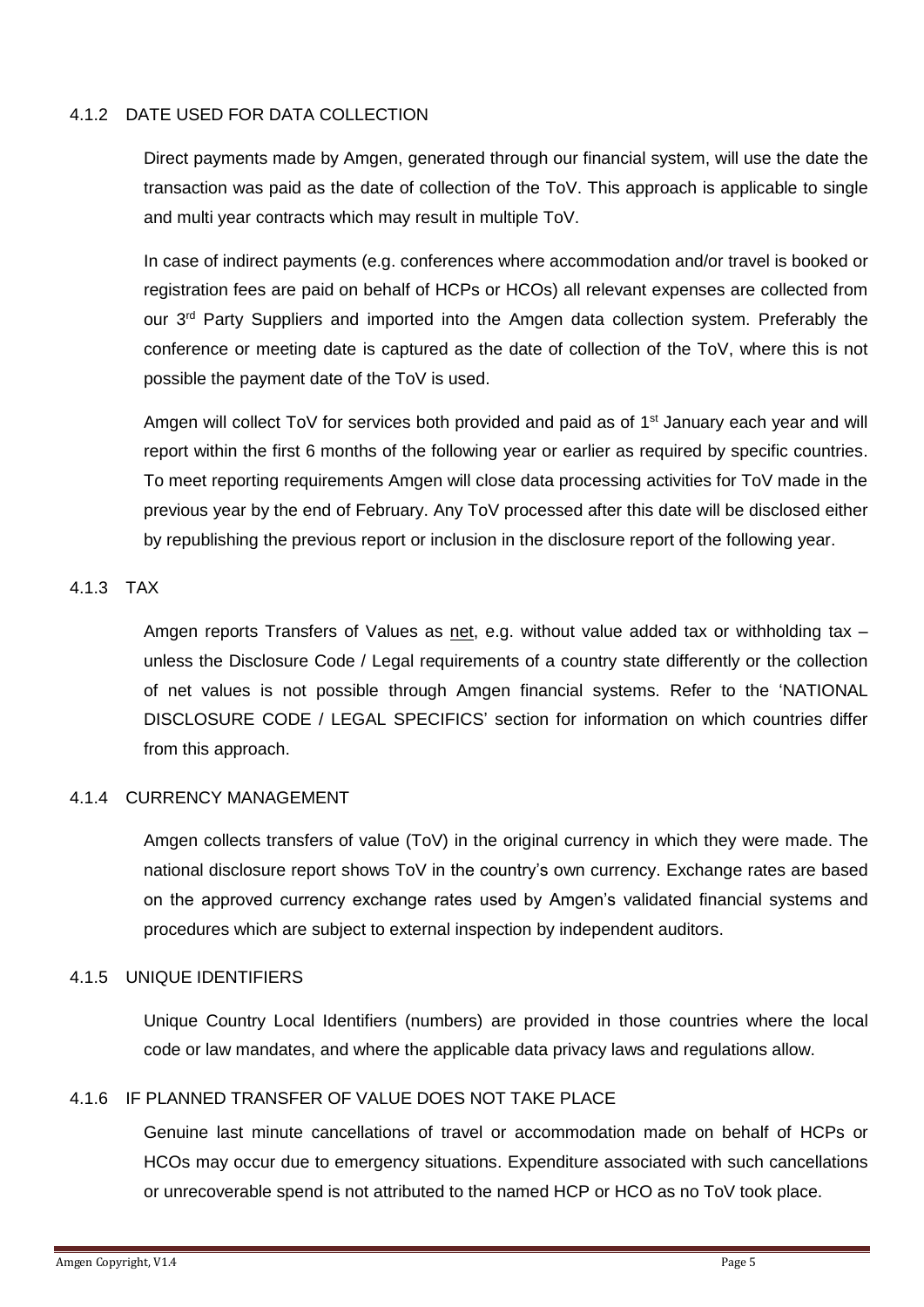#### <span id="page-6-0"></span>**4.2 IDENTIFICATION OF RECIPIENTS**

#### <span id="page-6-1"></span>4.2.1 CLEARLY IDENTIFIABLE RECIPIENT AND COUNTRY

Amgen has internal processes to ensure all transfers of value made to HCPs and HCOs are collected and reconciled in Amgen data collection and review tools. Amgen utilizes both an internal and a proprietary commercial database from which both name and preferentially business address are taken for disclosure. If a HCP/HCO cannot be found in the proprietary commercial database Amgen will capture the required information for disclosure in its own database. These processes allow us to identify the HCP/HCO who receive the transfer of value and ensure disclosure is reported in the country where the recipient conducts their main business.

#### <span id="page-6-2"></span>4.2.2 CROSS-BORDER PAYMENTS / TRANSFERS OF VALUE

Amgen operates globally, our entities across the world have interactions with HCPs and HCOs in EFPIA countries. Through our internal processes and systems we are able to reconcile ToV made to HCPs and HCOs from EFPIA countries provided by Amgen entities across the world. Amgen's data collection and review tool receives transactions from the various Amgen entities and reconciles them based on the country where the recipient conducts business and where they will be reported. Quality checks are performed by the Amgen reporting entity.

#### <span id="page-6-3"></span>4.2.3 PAYMENTS / TRANSFERS OF VALUE MADE BY 3RD PARTIES ON BEHALF OF AMGEN

Where a third party company represents or acts on behalf of Amgen, Amgen ensures that its respective obligations are fulfilled in a written contract outlining how its obligations under the Disclosure Codes will be fulfilled.

#### <span id="page-6-4"></span>4.2.4 EDUCATION OF HCPs THROUGH HCOs

If Amgen provides ToV for medical education of HCPs through a HCO we will disclose the ToV against the HCO. If Amgen selects the individual HCPs who benefit from the educational event conducted by the HCO we will disclose individually under the name of each HCP if they have provided consent under the relevant data privacy law. Refer to section 6 for more information.

#### <span id="page-6-5"></span>4.2.5 UNIVERSITIES AND TEACHING INSTITUTIONS

ToV will be disclosed under the university or teaching institution which is the recipient of the ToV if Amgen support or involvement benefits a HCP / HCO.

# <span id="page-6-6"></span>4.2.6 HEALTHCARE PROFESSIONALS WHO OPERATE THROUGH THEIR OWN OR THIRD PARTY **COMPANIES**

Some HCPs create their own company or work through a company to provide advice and services to the pharmaceutical industry. Amgen will capture the name and address of the company and disclose the ToV against the company as a HCO as required by the Disclosure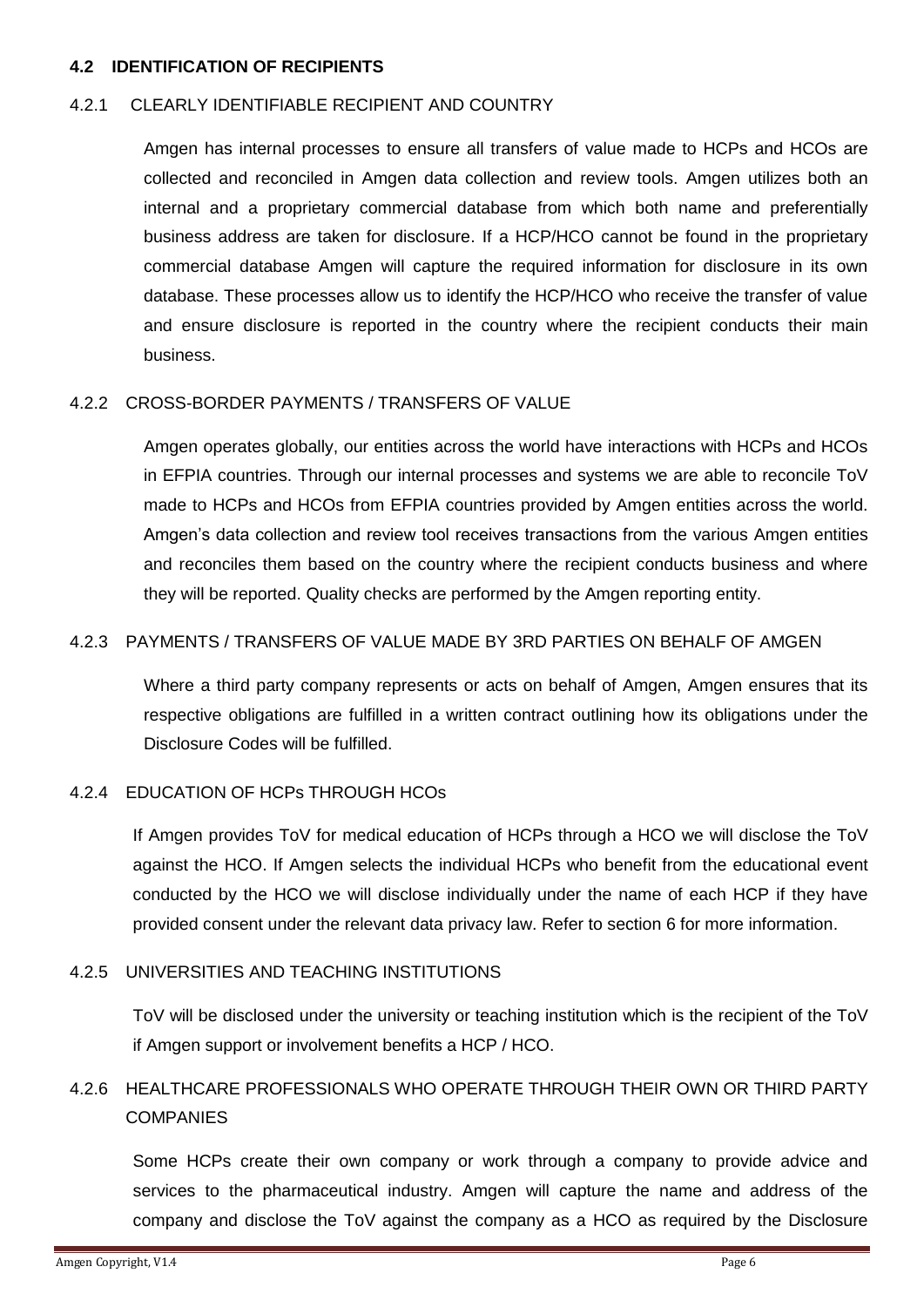Codes. Refer to the 'NATIONAL DISCLOSURE CODE / LEGAL SPECIFICS' section for more information.

#### <span id="page-7-0"></span>4.2.7 CLINICAL RESEARCH ORGANIZATIONS & ETHICS COMMITTEES

A Clinical Research Organization (CRO) is an organization that provides support to the pharmaceutical, biotechnology and medical device industries in the form of research services outsourced on a contract basis. CROs are not healthcare organizations (HCOs), however if Amgen makes ToV to HCPs/HCOs through CROs Amgen will disclose the indirect ToV in the relevant disclosure category.

An Ethics Committee is designated to approve, monitor, and review biomedical and behavioral research involving humans. Amgen will never make payments to HCPs individually via an Ethics Committee.

#### <span id="page-7-1"></span>**5.0 CATEGORIES OF DISCLOSURE**

#### <span id="page-7-2"></span>5.1.1 DONATIONS AND GRANTS TO HCOs

Amgen provides ToV as Grants or Donations to not for profit HCOs to:

- o Support science, technology, medicine, healthcare, research or education;
- $\circ$  Educate the public on disease states, medical conditions, science, or technology;
- o Further genuine philanthropic and charitable purposes that are consistent with Amgen's scientific and disease-state interests.

Such donations are formalised in contracts that describe the purpose of the donation and the related ToV. If a 'donation in kind' is provided to a HCO e.g. Amgen staff time, a monetary value will be attributed to the 'in kind' donation for the purpose of disclosure.

Donations and grants will be disclosed under "Donations and Grants" in the disclosure reports.

The provision of humanitarian aid in the form of Amgen medicinal products, will be disclosed in the Donations & Grants category.

#### <span id="page-7-3"></span>5.1.2 CONTRIBUTION TO COST OF EVENTS

Amgen provides ToV to HCPs and HCOs for educational support at medical/educational events or congress for:

**• TRAVEL AND ACCOMMODATION** 

Including the cost of flights, trains, car hire, tolls, parking fees, taxis and hotel accommodation, etc.

#### **• REGISTRATION FEES**

The cost of registration fees for a HCP to attend a medical / educational event or congress.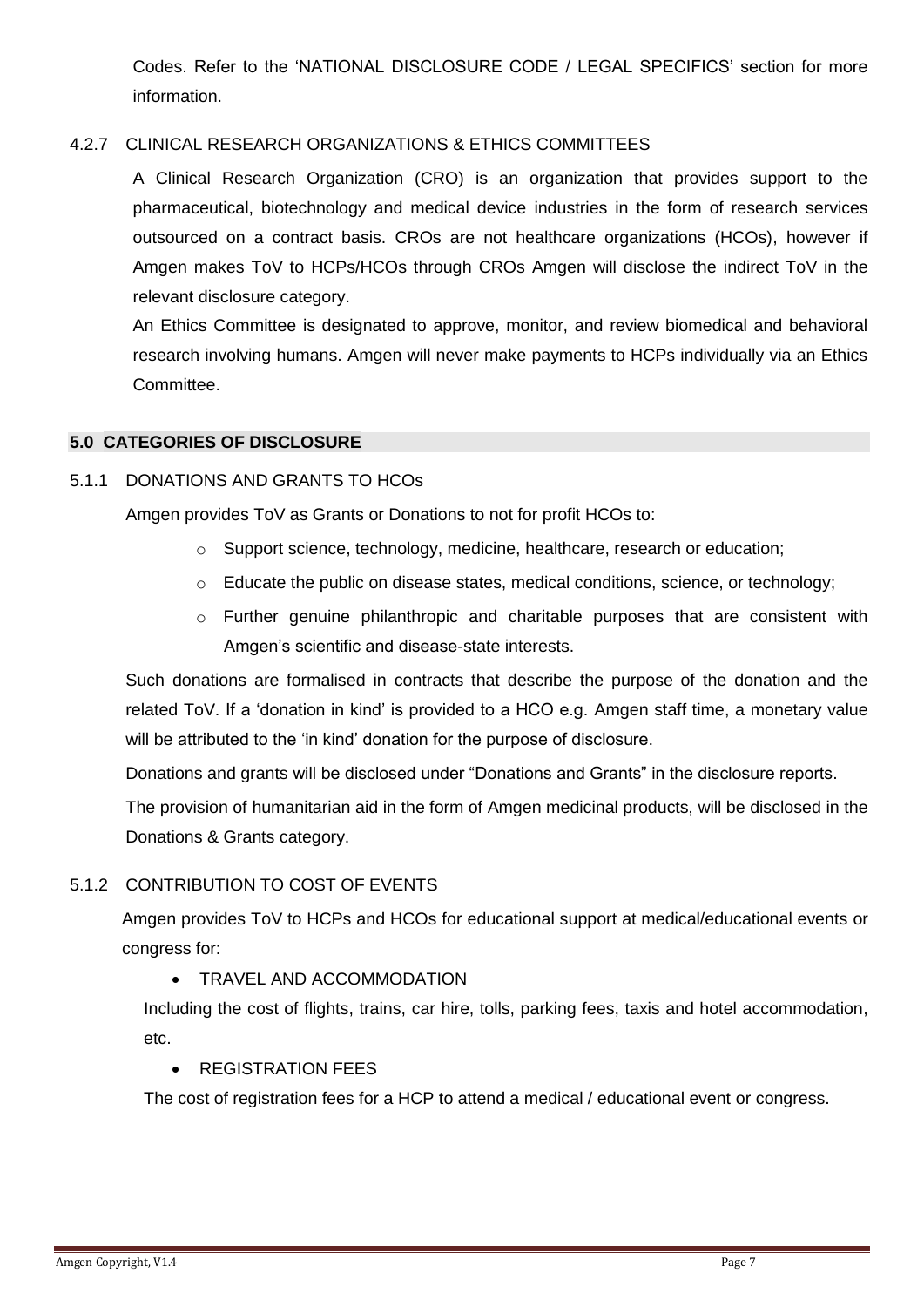# <span id="page-8-0"></span>5.1.3 SPONSORSHIP AGREEMENTS WITH HCOs / THIRD PARTIES APPOINTED BY HCOs TO MANAGE AN EVENT

Amgen provides ToV when sponsoring a HCO event or project. Where a third party company is a conference or event organizer acting on behalf of a HCO, Amgen will make every effort to disclose ToV against the beneficiary HCO(s) even when the payment is made to the third party company. Agreements are formalised in contracts that describe the purpose of the sponsorship, the benefits Amgen receive and the related ToV. If the sponsorship includes registration fees, travel and accommodation, these will be disclosed separately in the relevant categories in the name of the HCO, unless the recipient HCP is known to Amgen whereby we will disclose against the individual if we have the necessary consent. Agreements generally relate to rental of booth space, advertisement space, drinks and meals provided by the event organizer and satellite symposia at a medical / scientific congress.

Where an event is organized by multiple HCOs cost will be apportioned accordingly.

#### <span id="page-8-1"></span>5.1.4 FEE FOR SERVICE AND CONSULTANCY

Amgen provides ToV for services Amgen receives from HCPs/HCOs under service agreements. Services generally relate to advice on Amgen pipeline or marketed products, speaker fees, speaker training, data analysis, development of educational materials, retrospective noninterventional clinical studies or consulting / advising on future Amgen programs or projects. This will be disclosed under "Fee for Service and Consultancy" in the disclosure reports.

Cost of travel and hotel accommodation associated with services Amgen receive will be disclosed under "Service Related Expenses" in the disclosure reports.

#### <span id="page-8-2"></span>5.1.5 RESEARCH AND DEVELOPMENT TRANSFERS OF VALUE

Amgen is an innovative company with compounds in early research and products in development undergoing clinical trials. We provide ToV to HCPs or HCOs related to the planning or conduct of non-clinical studies (e.g. laboratory), clinical trials and non-interventional studies<sup>3</sup>.

Research and Development ToV in each reporting period are disclosed on an aggregated basis (without reference to names or addresses of recipients). Costs related to events that are considered essential to effective study conduct e.g. Investigator Meetings, Steering Committee Meetings, Data Monitoring Committees are included in the aggregate amount in the "Research and Development Transfer of Value" category.

Amgen will not publish any information what would be seen as commercially sensitive, in compliance with relevant laws and regulations.

-

<sup>&</sup>lt;sup>3</sup> Non-Interventional Studies are designed to answer specific questions about a new drug treatment when its prescribed by a HCP to a patient.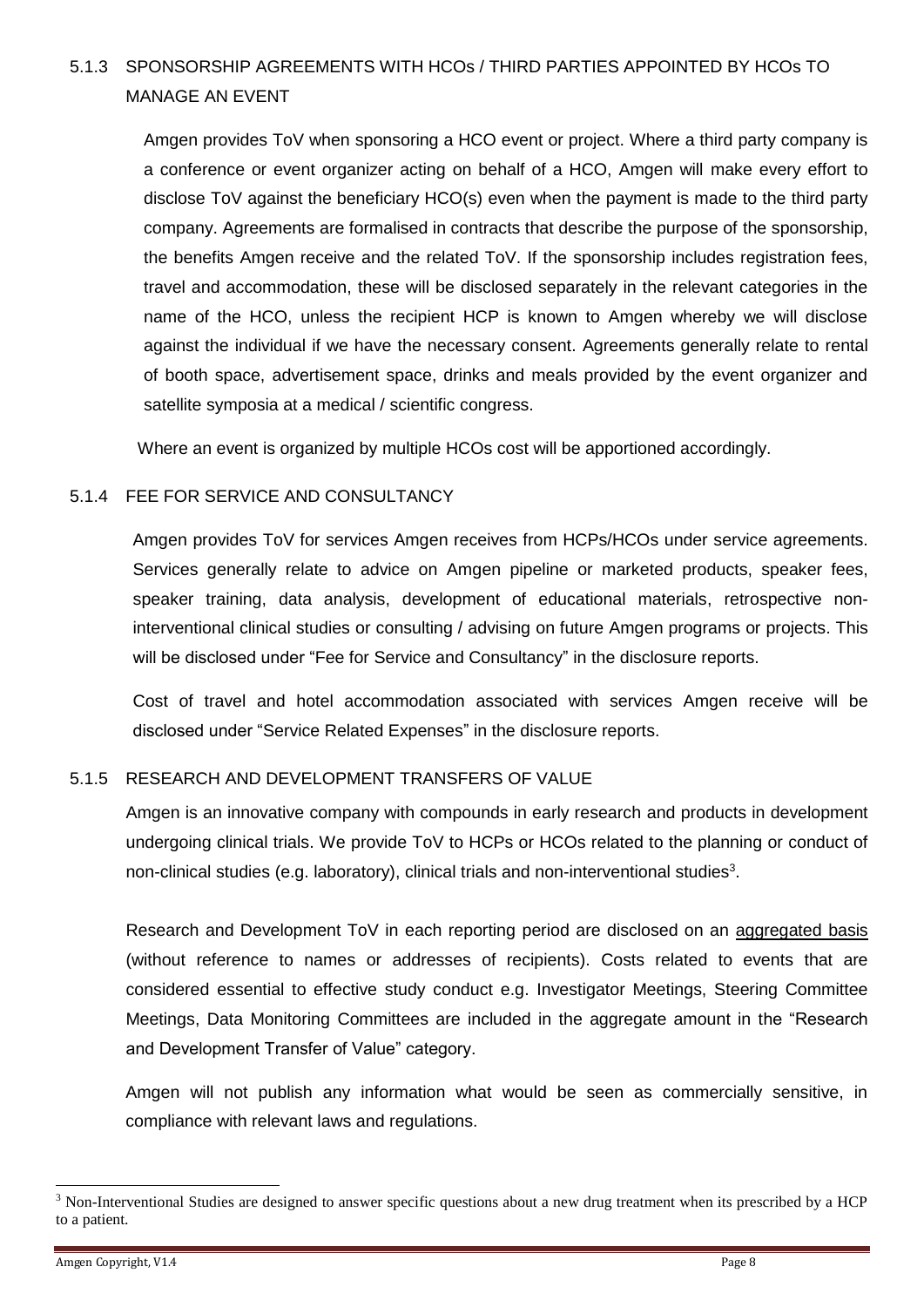#### <span id="page-9-0"></span>**6.0 DATA PRIVACY / PROTECTION**

#### <span id="page-9-1"></span>6.1.1 MEETING DATA PRIVACY REQUIREMENTS

Data privacy laws exist to protect the personal information of individuals, these laws apply to HCPs in all countries and HCOs in Austria and Switzerland. To ensure Amgen comply with data privacy laws we require HCPs (and where relevant HCOs) consent to Amgen collecting, processing and publishing summary details of the ToV we make during our interactions. If disclosures are required under local law consent may not be required.

Amgen has internal processes to ensure personal information is secure and protected in accordance with all applicable laws.

#### <span id="page-9-2"></span>6.1.2 CONSENT PROCESS

Amgen will obtain the consent, as required, of each HCP (or HCO where required by local privacy laws) to disclose their personal data primarily via data protection, privacy and disclosure clauses in a contract, via a separate consent statement or via a consent statement in an invitation letter supported by a signing in roster of attendees to the event.

#### <span id="page-9-3"></span>6.1.3 AGGREGATE DISCLOSURE

Where consent is required, HCPs (and where relevant HCOs) can withdraw their consent for the individual disclosure of their information at any time. Where their consent is withdrawn or not provided, Amgen will disclose all ToV made to them on an aggregate basis that does not identify them.

If a HCP (or HCO, where applicable) gives only partial consent to any aspect of disclosure, all ToV Amgen made to that HCP (or HCO where applicable) will be disclosed in the aggregate category for the entire reporting period (calendar year), subject to applicable laws.

Partial disclosure under the individual category would be misleading with respect to the nature and scale of the interaction between Amgen and the HCP (HCO), and would not fulfill the intent of transparency through disclosure.

#### <span id="page-9-4"></span>6.1.4 HEALTHCARE PROFESSIONALS AND ORGANIZATIONS' ACCESS TO THEIR DATA

At any time, a HCP/HCO may request a copy of the information Amgen holds about them, including the information on ToV which the company may publish against their name. A HCP or HCO can request data they believe to be inaccurate be corrected. In such cases, Amgen will follow it's internal processes to check and verify the identity of the HCP (or HCO) and the accuracy of the data before making any necessary adjustments to it's public disclosure reports.

To access their data, a HCP/HCO can contact Amgen via the contact details mentioned in their contract with Amgen or by contacting our Global Privacy Office via e-mail: [privacyoffice@amgen.com.](mailto:privacyoffice@amgen.com) Amgen will follow it's internal processes to ensure all requests to access personal data are handled within the timelines specified by the relevant country data protection authorities.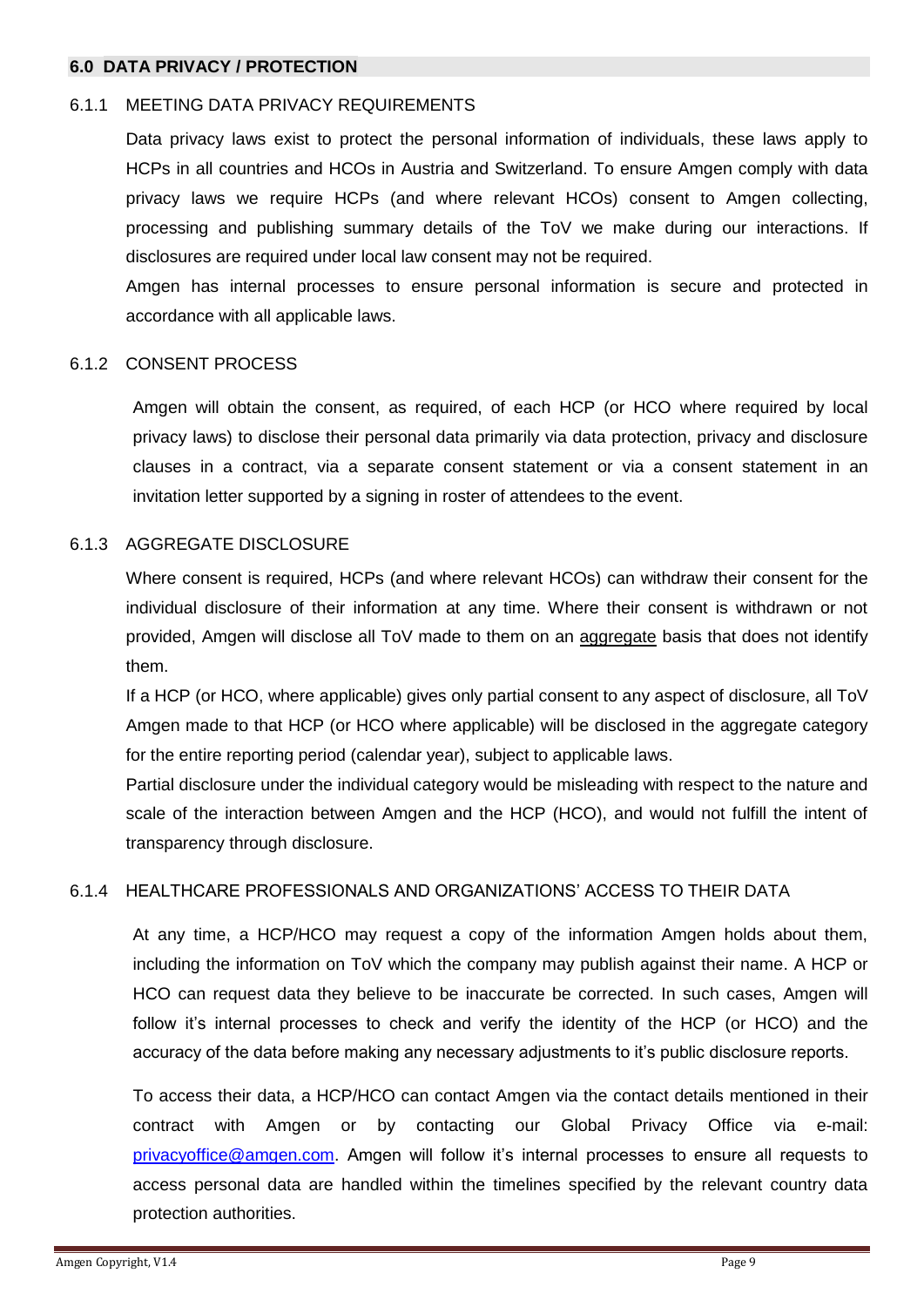#### <span id="page-10-0"></span>**7.0 REPORTING**

#### <span id="page-10-1"></span>**7.1 QUALITY CHECKS PRIOR TO REPORTING**

Prior to reporting, Amgen internal processes ensure ToV made to HCPs and HCOs are collected and reconciled in Amgen data collection and review tools. Data quality checks are performed to ensure any HCP (HCO as appropriate) who has not provided consent for individual disclosure are reported in 'aggregate', additional data and process monitoring takes place for quality assurance prior to reporting.

All ToV to a HCP / HCO will be reported in the country where they conduct their main business irrespective of where the interaction occurred.

#### <span id="page-10-2"></span>**7.2 LOCATION OF DISCLOSURE REPORTS**

#### <span id="page-10-3"></span>7.2.1 PLATFORMS

Amgen discloses ToV in two ways depending on the Disclosure Code or legal requirements of each country:

- on Amgen external webpages and/or
- via central platforms implemented by local industry associations or regulatory bodies in a specific country.

Amgen external webpages are the locations of the disclosure reports in the following countries: Austria, Bulgaria, Croatia, Finland, Germany, Greece, Hungary, Italy, Norway, Poland, Portugal, Romania, Russia, Slovakia, Slovenia, Spain, Switzerland, the Netherlands and Turkey.

Amgen's corporate external website [\(www.amgen.com\)](http://www.amgen.com/) will be utilized for disclosures where Amgen does not have a legal entity, like Cyprus, Estonia, Latvia, Lithuania, Luxembourg, Malta, Serbia and Ukraine. Amgen will also disclose ToV to HCPs and HCOs in Luxemburg on this corporate site.

Amgen publishes ToV made to HCPs and HCOs on central platforms in following countries: Belgium, Czech Republic, France, Ireland, Portugal, Romania, Slovakia, Sweden, the Netherlands and UK.

In the event that Amgen has more than one business in a single country ToV are disclosed on a single Amgen webpage in that country (or on the same central platform) for ease of access.

#### <span id="page-10-4"></span>7.2.2 LANGUAGE OF DISCLOSURE REPORTS

Amgen will make reports available in the languages required by each local code or law.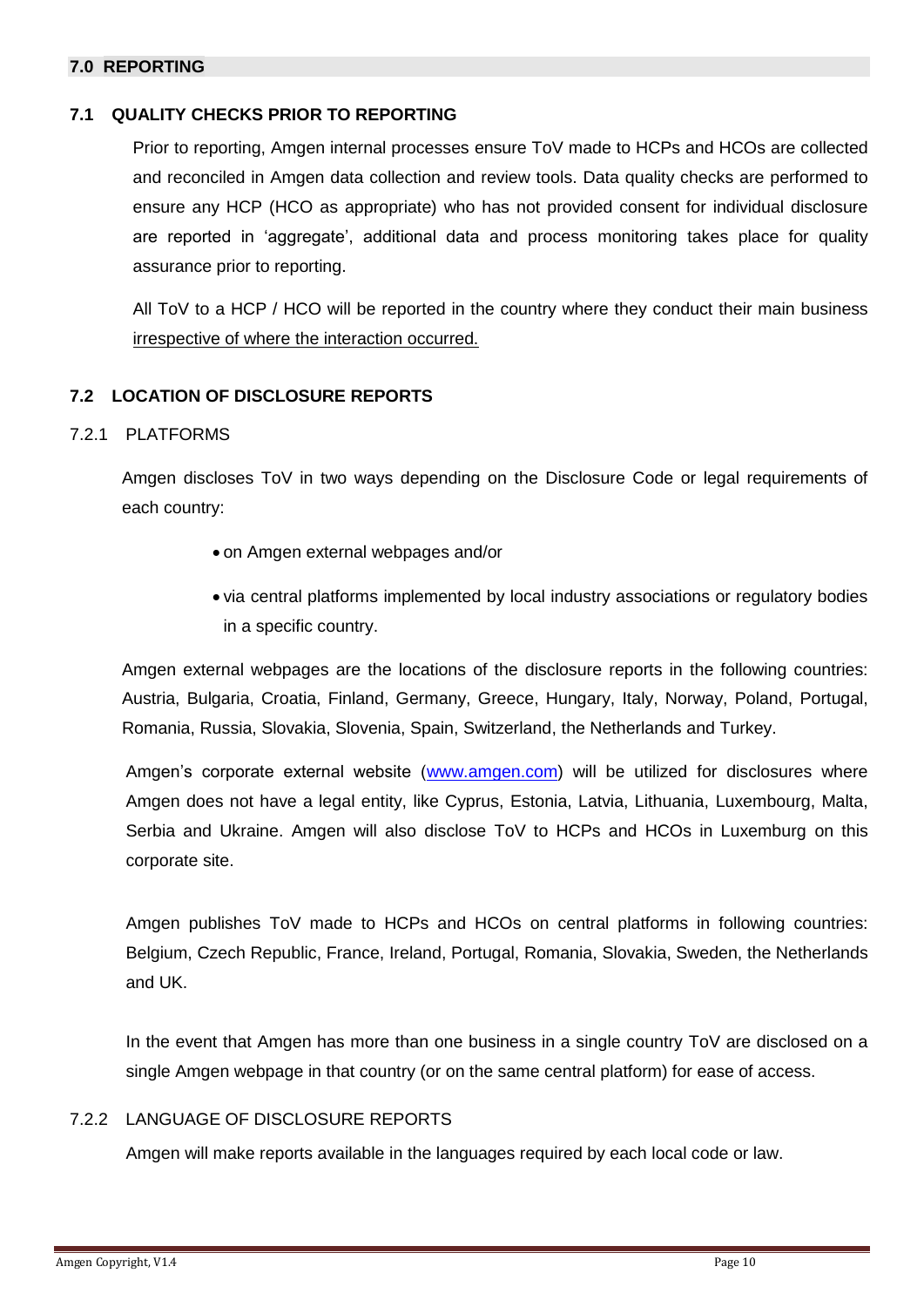### <span id="page-11-0"></span>**8.0 COUNTRY NATIONAL DISCLOSURE CODE / LAW SPECIFICS**

| <b>Country</b>    | <b>Meals</b><br>require<br>reporting | Tax<br>(Section<br>4.1.3) | Other country<br><b>specifics</b><br>(Section<br>reference) | <b>Comment / Deviation</b>                                                                                                                                                                                                                                                                                                                                                                                                                                                                                                                                                                                                                                                                                                                                                                                                                                                                                                                                                                                                                                                                                                                                                                                                                                                                                                                                                                                                                                                                                        |
|-------------------|--------------------------------------|---------------------------|-------------------------------------------------------------|-------------------------------------------------------------------------------------------------------------------------------------------------------------------------------------------------------------------------------------------------------------------------------------------------------------------------------------------------------------------------------------------------------------------------------------------------------------------------------------------------------------------------------------------------------------------------------------------------------------------------------------------------------------------------------------------------------------------------------------------------------------------------------------------------------------------------------------------------------------------------------------------------------------------------------------------------------------------------------------------------------------------------------------------------------------------------------------------------------------------------------------------------------------------------------------------------------------------------------------------------------------------------------------------------------------------------------------------------------------------------------------------------------------------------------------------------------------------------------------------------------------------|
| Belgium           | No                                   |                           | 6.1.2                                                       | Disclosure mandated by law; consent is not<br>required.                                                                                                                                                                                                                                                                                                                                                                                                                                                                                                                                                                                                                                                                                                                                                                                                                                                                                                                                                                                                                                                                                                                                                                                                                                                                                                                                                                                                                                                           |
| Czech<br>Republic | No                                   | <b>GROSS</b>              | 3.0; 4.1.3                                                  | AIFP clarification: A healthcare professional is a<br>person who, in the course of his/ her professional<br>activities, can prescribe or provide medicinal<br>products. Nurses and other members of the<br>healthcare community cannot prescribe or provide<br>medicinal products and are therefore not subject to<br>disclosure reporting.                                                                                                                                                                                                                                                                                                                                                                                                                                                                                                                                                                                                                                                                                                                                                                                                                                                                                                                                                                                                                                                                                                                                                                       |
| Denmark           | No                                   |                           |                                                             | Local law:<br>Responsibility for disclosure resides with the HCP<br>and HCO for the ToV.                                                                                                                                                                                                                                                                                                                                                                                                                                                                                                                                                                                                                                                                                                                                                                                                                                                                                                                                                                                                                                                                                                                                                                                                                                                                                                                                                                                                                          |
| France            | Yes                                  | <b>GROSS</b>              | 4.1.3; 6.1.2                                                | Disclosure mandated by law; consent is not<br>required.                                                                                                                                                                                                                                                                                                                                                                                                                                                                                                                                                                                                                                                                                                                                                                                                                                                                                                                                                                                                                                                                                                                                                                                                                                                                                                                                                                                                                                                           |
| Germany           | No                                   |                           | 4.2.6                                                       | HCPs are considered as HCOs only when there is<br>more than one owner and / or the HCO is officially<br>registered as a legal entity (e.g. GmbH)                                                                                                                                                                                                                                                                                                                                                                                                                                                                                                                                                                                                                                                                                                                                                                                                                                                                                                                                                                                                                                                                                                                                                                                                                                                                                                                                                                  |
| Greece            | No                                   |                           | 6.1.2                                                       | Under local law 4316/2014, Article 66 par. 7<br>disclosure of Transfers of Value (ToV) should take<br>place at individual level for both HCP and HCOs<br>and at aggregate level for R&D activities. However,<br>the Hellenic Data Protection Authority, following a<br>request from SFEE and an intervention by EOF<br>regarding the procedure for the implementation of<br>this provision, issued Opinion No. 5/2016 of 29<br>June 2016, concluding that the scope of Article 66<br>paragraph 7 of Law 4316/2014 is limited to Type B<br>promotional events, as defined in the EOF Circular<br>No. 17770/2016.<br>In this frame SFEE member companies decided on<br>June 30, 2016 to disclose on their company<br>websites in aggregate all ToV to HCPs for 2015,<br>without differentiating between Type A and Type B<br>events and in parallel wait for EOF's<br>instructions/guidelines. Disclosure of ToV to HCOs<br>took place at individual level.<br>On June 2017 EOF requested pharma companies<br>to submit, at individual level, for disclosure<br>reasons, to EOF website all ToVs to HCPs in<br>regards to company organized events. There was<br>no request for ToVs to HCPs in regards to 3rd party<br>organized events which are still disclosed at<br>aggregate level only on pharma companies'<br>websites. Local requirements for disclosure are<br>dynamically changing due to the decisions from<br>different competent authorities and Amgen is<br>closely monitoring to ensure compliance. |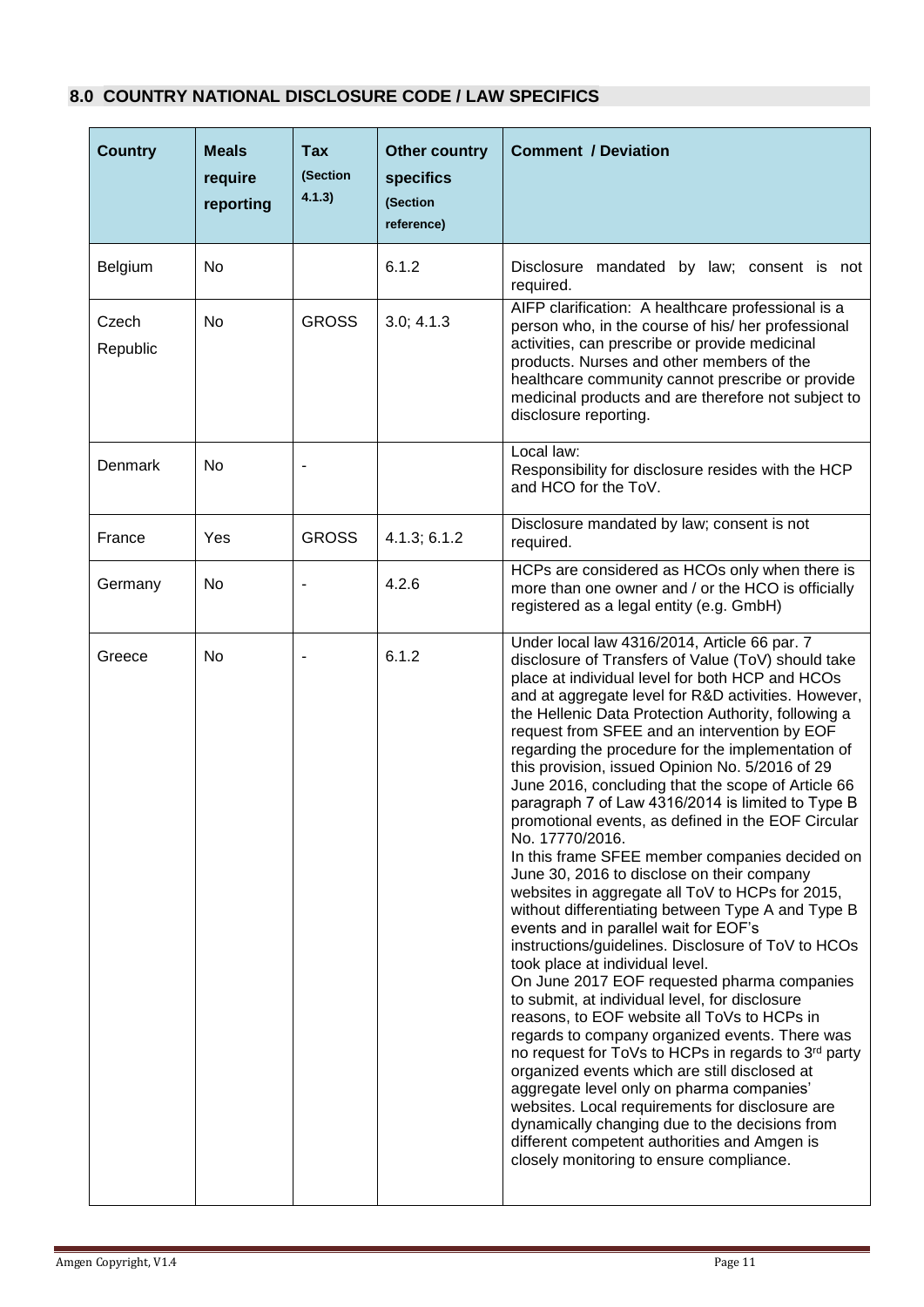| <b>Country</b>            | <b>Meals</b><br>require<br>reporting | Tax<br>(Section<br>4.1.3) | <b>Other country</b><br>specifics<br>(Section<br>reference) | <b>Comment / Deviation</b>                                                                                                                                                                                          |
|---------------------------|--------------------------------------|---------------------------|-------------------------------------------------------------|---------------------------------------------------------------------------------------------------------------------------------------------------------------------------------------------------------------------|
| Italy                     | <b>No</b>                            | GROSS*                    | 3.0; 4.1.3                                                  | Clarifications from Farmindustria:<br>Congress Secretariats are included in the<br>definition of "Health Organisations."<br>*Withholding tax is included in disclosures.                                            |
| Portugal                  | Yes                                  | <b>GROSS</b>              | 4.1.3; 6.1.2                                                | Disclosure mandated by law; consent is not<br>required.                                                                                                                                                             |
| Romania                   | No                                   |                           | 6.1.2                                                       | Disclosure mandated by law; consent is not<br>required.                                                                                                                                                             |
| Slovakia                  | Yes                                  | <b>GROSS</b>              | 6.1.2                                                       | Disclosure mandated by law (Amendment to Act<br>No. 362/2011 Coll. on Medicinal Products and<br>Medical Devices); biannually by 31 January and 31<br>July; consent is not required.                                 |
|                           | No                                   | <b>GROSS</b>              |                                                             | Additional EFPIA reporting covers Scientific HCOs,<br>(which are not in scope of disclosures mandated<br>by law), non R&D cross-border transfers of value<br>(ToV) and R&D ToV reported in aggregated.              |
| Spain                     | <b>No</b>                            |                           | 6.1.2                                                       | Spanish Data Protection Agency (AEPD) report<br>(22nd April 2016) - disclosure considered to be in<br>the public interest; no consent required for 2017<br>disclosures.                                             |
| Switzerland               | No                                   |                           | 3.0                                                         | Art. 133 and 134 Swiss Pharma Cooperative<br>Code:<br>Differences in the scope of definitions for HCPs<br>and HCOs.                                                                                                 |
| The<br>Netherlands        | Yes                                  | <b>GROSS</b>              | 4.1.3; 6.1.2                                                | Disclosure mandated by local code; consent is not<br>required.                                                                                                                                                      |
| United<br>Kingdom<br>(UK) | No                                   | $\overline{\phantom{a}}$  | 4.2.6                                                       | ABPI code, Clause 1.9 Supplementary Information:<br>If a HCO consists of only one HCP or other<br>relevant decision maker then it would be subject to<br>the requirements in the Code regarding individual<br>HCPs. |

#### <span id="page-12-0"></span>**9.0 RELATED REFERENCE DOCUMENTS**

EFPIA for the **National Member Associations' Codes** of Practice on the promotion of prescription-only medicines to, and interactions with, healthcare professionals and healthcare organizations: [LINK.](https://www.efpia.eu/relationships-codes/national-codes/)

#### <span id="page-12-1"></span>**10.0 DOCUMENT HISTORY**

| <b>Version</b> | <b>Summary of Changes</b>                                      | <b>Change Summary</b>                                                                                                               |
|----------------|----------------------------------------------------------------|-------------------------------------------------------------------------------------------------------------------------------------|
| 1.4            | Section 8.0 Country National Disclosure<br>Code/ Law specifics | Entries for Belgium, Italy, Romania, Spain<br>& Slovakia added.                                                                     |
|                |                                                                | Entries for Czech Republic & Greece<br>edited to reflect clarifications on definitions<br>and the scope of individual and aggregate |